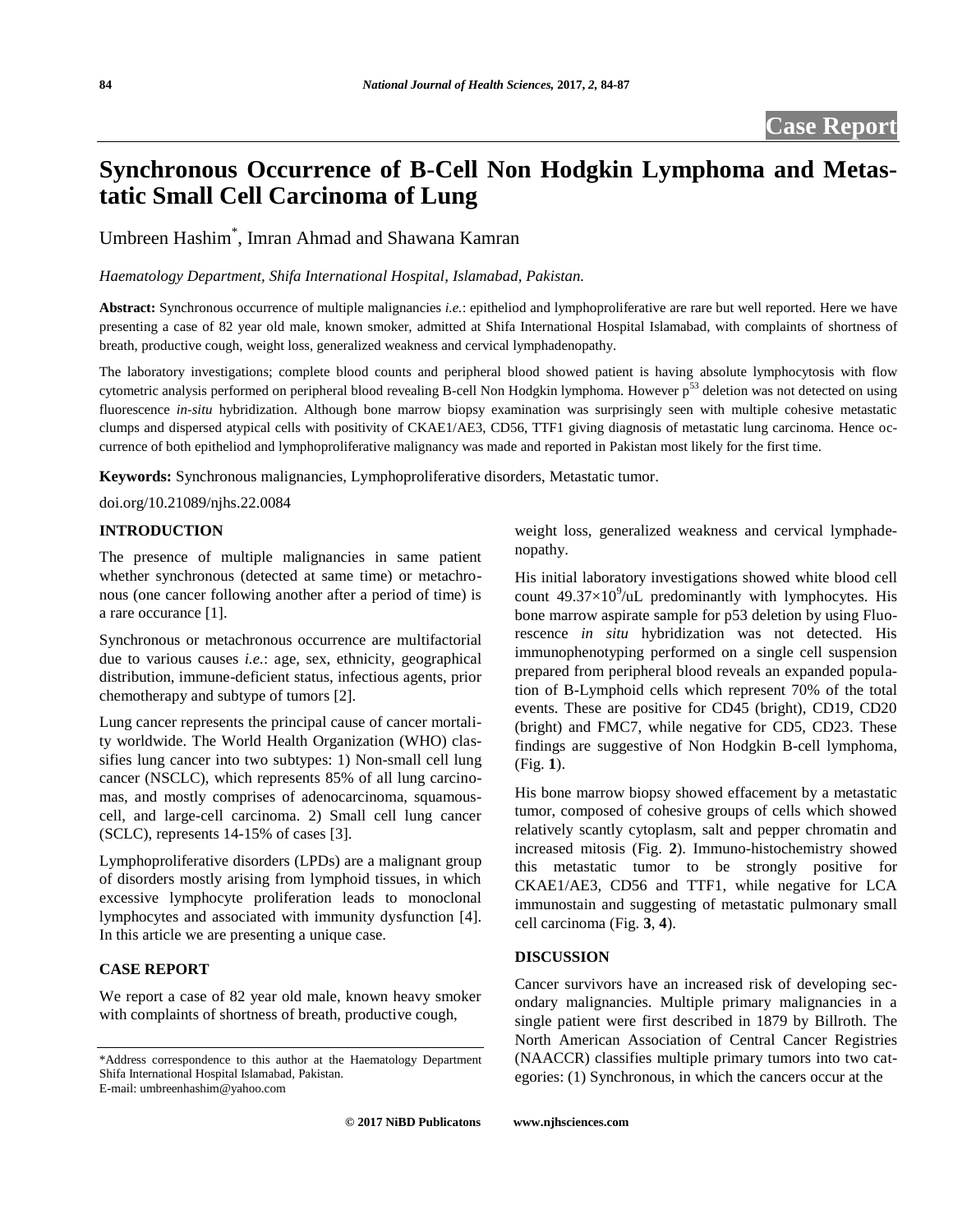



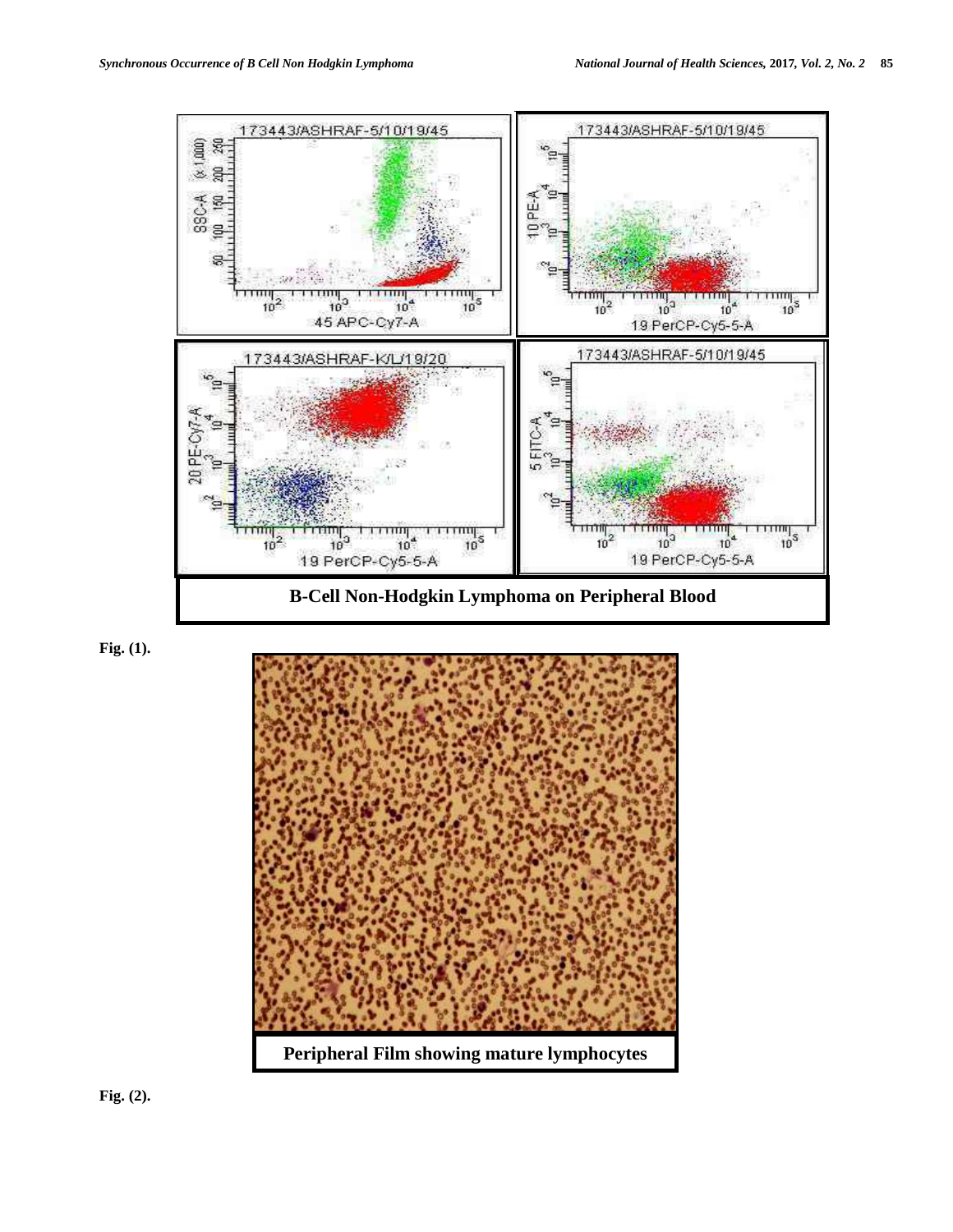

**Bone marrow aspirate showing metastatic clumps**

# **Fig. (3).**